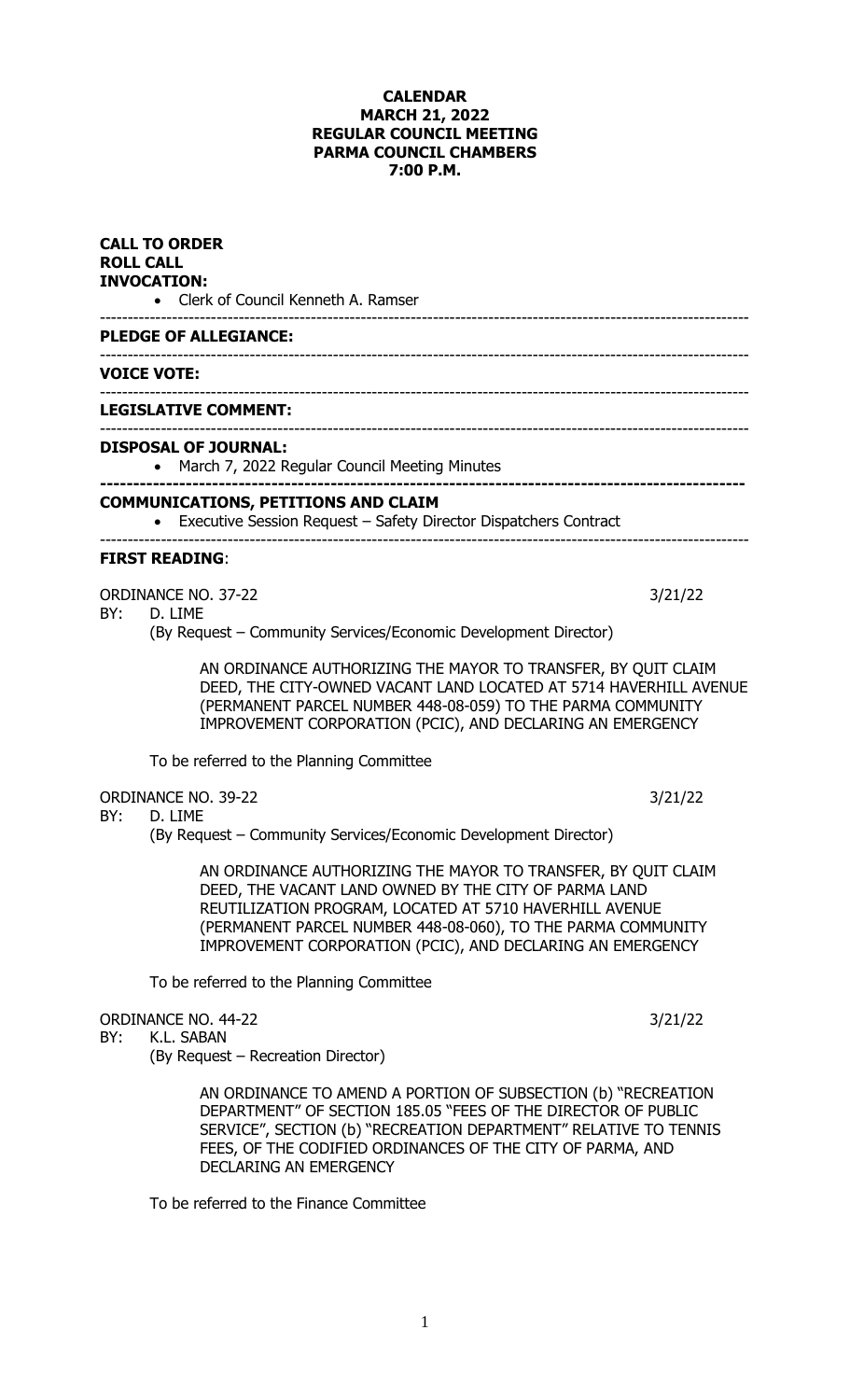AN ORDINANCE TO AMEND A PORTION OF EXHIBIT "A" OF ORDINANCE NO. 423-06 TO AMEND THE PAY RANGE FOR THE PART-TIME POSTIONS OF TENNIS DIRECTOR AND TENNIS INSTRUCTOR, AND DECLARING AN **EMERGENCY** 

To be referred to the Finance Committee

## --------------------------------------------------------------------------------------------------------------------- **SECOND READING**: **(Pending Outcome of Committee Meetings)**

| ORDINANCE NO. 27-22 | (FINANCE) | 3/7/22 |  |  |
|---------------------|-----------|--------|--|--|
|                     |           |        |  |  |

BY: L.A. KOHAR

(By Request – Community Services & Economic Development Director)

AN ORDINANCE TO AUTHORIZE THE MAYOR OR HIS DESIGNEE TO ENTER INTO AN ECONOMIC DEVELOPMENT GRANT AWARD AGREEMENT BETWEEN THE CITY OF PARMA AND ALLIED DEVELOPMENT/CHIK-FIL-A, AND DECLARING AN EMERGENCY

To be referred back to the Finance Committee

ORDINANCE NO. 28-22 (FINANCE) 3/7/22

BY: L.A. KOHAR

(By Request – Community Services & Economic Development Director)

AN ORDINANCE TO AUTHORIZE THE MAYOR OR HIS DESIGNEE TO ENTER INTO AN ECONOMIC DEVELOPMENT GRANT AWARD AGREEMENT BETWEEN THE CITY OF PARMA AND ALLIED DEVELOPMENT/ACE HARDWARE, AND DECLARING AN EMERGENCY

To be referred back to the Finance Committee

ORDINANCE NO. 31-22 (FINANCE) 3/7/22

## BY: V. DIPIERRO

(By Request – Community Services & Economic Development Director)

AN ORDINANCE TO AUTHORIZE THE MAYOR OR HIS DESIGNEE TO ENTER INTO AN ECONOMIC DEVELOPMENT/GRANT AWARD AGREEMENT BETWEEN THE CITY OF PARMA AND ADVANCE DOOR COMPANY, AND DECLARING AN **EMERGENCY** 

To be referred back to the Finance Committee

## --------------------------------------------------------------------------------------------------------------------- **THIRD READING: (Pending Outcome of Committee Meetings)**

ORDINANCE NO. 139-21 (FINANCE) 8/2/21 BY: K.L. SABAN

(By Request – Auditor)

AN ORDINANCE TO MAKE APPROPIATIONS FOR CURRENT EXPENSES AND EXPENDITURES OF THE CITY OF PARMA, OHIO, DURING THE PERIOD FROM JANUARY 1, 2022, TO AND INCLUDING DECEMBER 31, 2022, AND DECLARING AN EMERGENCY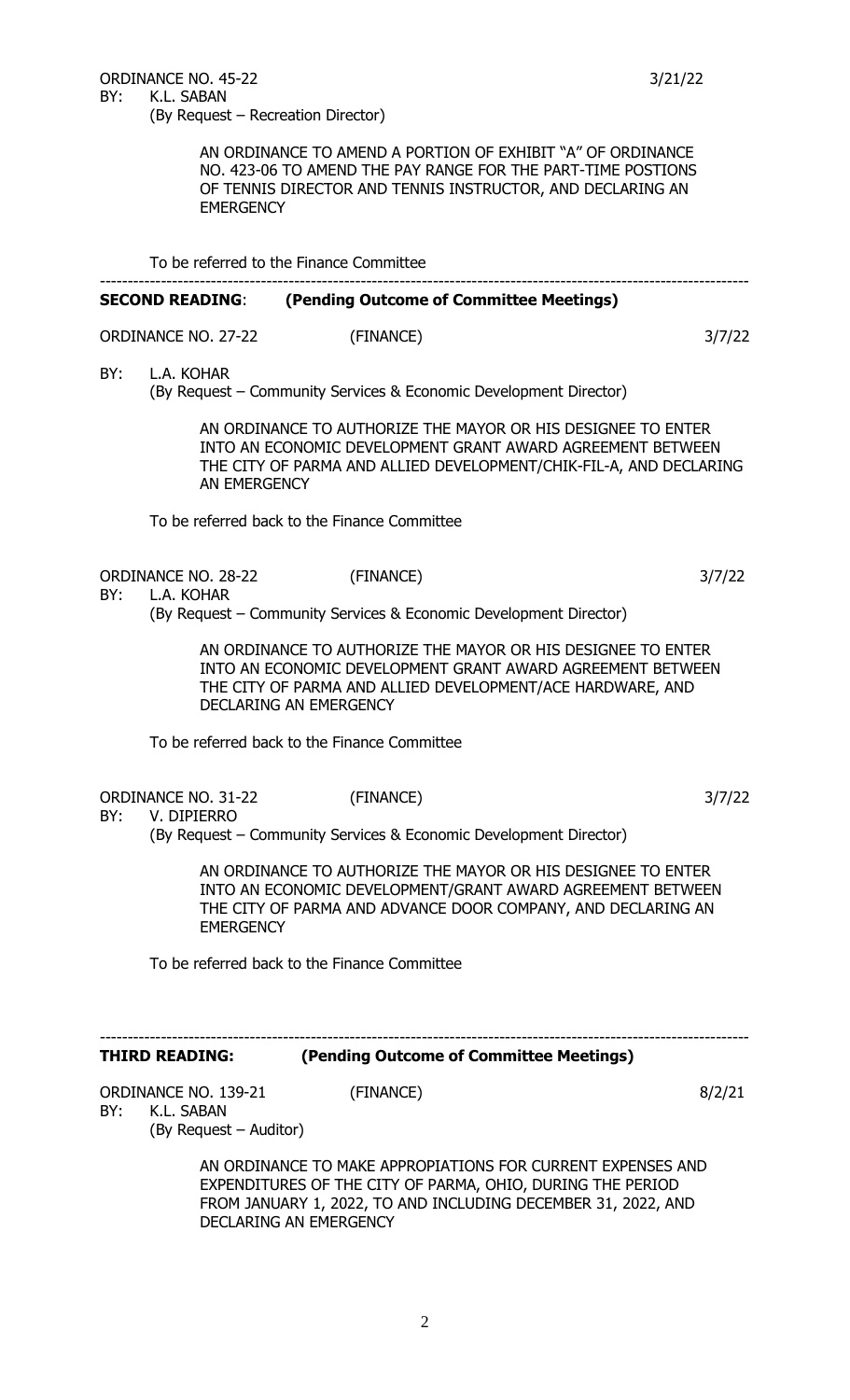ORDINANCE NO. 154-21 (PLANNING) 11/8/21

BY: V. DIPIERRO

(By Request – Building Commissioner)

AN ORDINANCE TO REGULATE THE LOCATION AND MAINTENANCE OF, AS WELL AS SETTING A FEE FOR, PORTABLE TOILETS IN THE CITY OF PARMA, AND DECLARING AN EMEREGENCY

ORDINANCE NO. 12-22 (FINANCE) 2/22/22 BY: K.L. SABAN (By Request – Service Director)

> AN ORDINANCE AUTHORIZING THE DIRECTOR OF PUBLIC SERVICE TO ENTER INTO AN AGREEMENT WITH THE CUYAHOGA COUNTY DEPARTMENT OF PUBLIC WORKS TO COMMIT \$2 MILLION DOLLARS (\$2,000.000.00) OF AMERICAN RESCUE PLAN ACT FUNDS (ARPA) FOR VARIOUS INFRASTRUCTURE PROJECTS IN THE CITY OF PARMA, AND DECLARING AN EMERGENCY

ORDINANCE NO. 18-22 (FINANCE) 2/22/22

BY: D. LIME (By Request – Safety Director)

> AN ORDINANCE AUTHORIZING THE MAYOR AND/OR THE DIRECTOR OF PUBLIC SAFETY TO ENTER INTO A CONTRACT FOR THE PROVISION OF MEDICAL CARE FOR THE PARMA DETENTION CENTER, AND DECLARING AN EMERGENCY

ORDINANCE NO. 25-22 (FINANCE) 2/22/22

BY: K.L. SABAN

(By Request – Recreation Director)

AN ORDINANCE TO AMEND A PORTION OF SUBSECTION (b) "RECREATION DEPARTMENT" OF SECTION 185.05 "FEES OF THE DIRECTOR OF PUBLIC SERVICE", RELATIVE TO THE RIDGEWOOD MUNICIPAL GOLF COURSE FEES OF THE CODIFIED ORDINANCES OF THE CITY OF PARMA, AND DECLARING AN EMERGENCY

**-------------------------------------------------------------------------------------------------- SUSPENSION OF THE RULES:** RESOLUTION NO. 38-22 3/21/22 BY: D. LIME A RESOLUTION RECOGNIZING MARCH AS "NATIONAL SOCIAL WORK MONTH", AND DECLARING AN EMERGENCY RESOLUTION NO. 40-22 3/21/22 BY: D. LIME, L.A. KOHAR A RESOLUTION OPPOSING PROPOSED OHIO HOUSE BILL 563 RELATIVE TO SHORT TERM RENTALS, AND DECLARING AN EMERGENCY RESOLUTION NO. 41-22 3/21/22 BY: K. SHUMAN (By Request – Auditor) A RESOLUTION AUTHORIZING THE CITY OF PARMA TO ADOPT A UNIFORM ADMINISTRATIVE POLICY FOR CORONAVIRUS RELIEF FUND FEDERAL AWARDS AND DECLARING AN EMERGENCY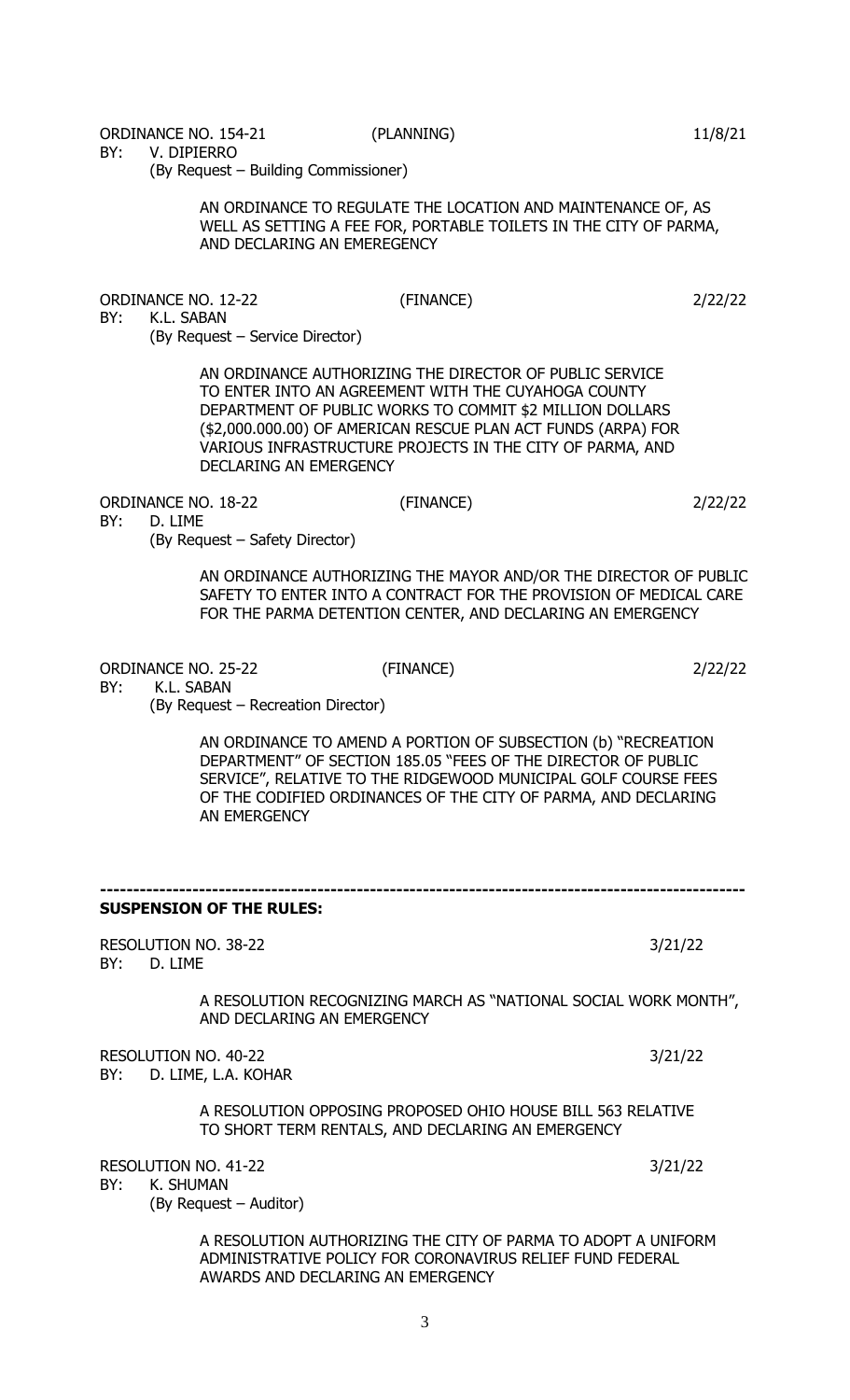4

RESOLUTION NO. 42-22 3/21/22 BY: K.L. SABAN

(By Request of Auditor)

# A RESOLUTION APPROVING THE CITY AUDITOR'S POST CERTIFICATION OF REQUISITIONS AS DETAILED IN EXHIBIT "A" AND DECLARING AN EMERGENCY

ORDINANCE NO. 43-22 3/21/22

BY: D. LIME

(By Request – Safety Director)

AN ORDINANCE APPROVING AND RATIFYING A COLLECTIVE BARGAINING AGREEMENT BETWEEN THE CITY OF PARMA AND THE OHIO PATROLMEN'S BENEVOLENT ASSOCIATION REPRESENTING THE DISPATCHERS FOR THE PERIOD OF JANUARY 1, 2021 THROUGH DECEMBER 31, 2023, PURSUANT TO CHAPTER 4117 OF THE OHIO REIVSED CODE, AND DECLARING AN **EMERGENCY** 

ORDINANCE NO. 46-22 3/21/22

BY: K.L. SABAN

(By Request – Law Director)

AN ORDINANCE AUTHORIZING THE DIRECTOR OF LAW TO ENGAGE THE LAW FIRM OF BRICKER & ECKLER FOR LEGAL SERVICES IN CONNECTION WITH THE HIRING OF AN ARCHITECT AND CONSTRUCTION MANAGER AT RISK FOR THE PROPOSED EVENT CENTER/CLUBHOUSE IN THE CITY OF PARMA, AND DECLARING AN EMERGENCY

## --------------------------------------------------------------------------------------------------------------------- **TABLE OF LEGISLATION:**

## --------------------------------------------------------------------------------------------------------------------- **RECONSIDERATION OF LEGISLATION:**

RESOLUTION NO. 34-22 3/7/22

BY: KRISTIN L. SABAN, MARK CASSELBERRY, ROBERT EUERLE, VITO DIPIERRO, ALLAN DIVIS, LINDA A. KOHAR, KEVIN KUSSMAUL, DEBORAH LIME, KAMMY SHUMAN (By Request – Mayor)

> A RESOLUTION IN SUPPORT OF THE UKRAINIAN COMMUNITY IN PARMA AND CITIZENS OF UKRAINE STANDING IN SOLIDARITY, AND DECLARING AN EMERGENCY

--------------------------------------------------------------------------------------------------------------------- **APPOINTMENTS AND CONFIRMATIONS:** --------------------------------------------------------------------------------------------------------------------- **PUBLIC SESSION:** --------------------------------------------------------------------------------------------------------------------- **MISCELLANEOUS BUSINESS:** --------------------------------------------------------------------------------------------------------------------- **REPORT ON ABSENT MEMBERS:** ---------------------------------------------------------------------------------------------------------------------

# **ADJOURNMENT:**

Respectfully submitted,

*Kenneth A. Ramser*

Kenneth A. Ramser Clerk of Council